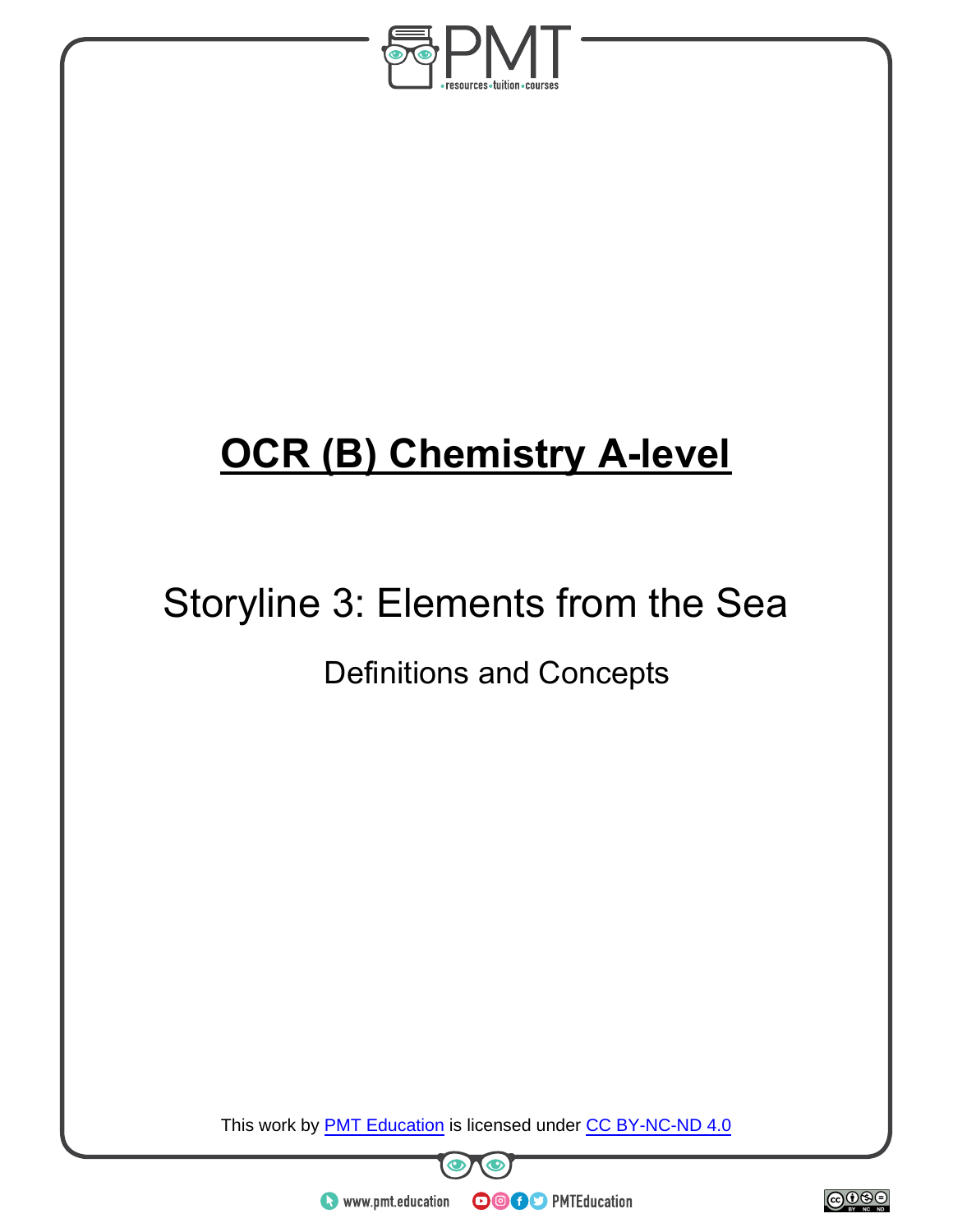

### **Definitions and Concepts for OCR (B) Chemistry A-level** Elements from the Sea

#### **Formulae, Equations and Amount of Substance**

**Amount of substance:** The quantity of a chemical species, measured in moles. Used as a way of counting atoms. The amount of substance can be calculated using:

> *Number of moles = Mass ÷ Mr Number of moles = (Pressure x Volume) ÷ (Gas constant, R x Temperature) Number of moles = Concentration x Volume*

**Atom economy:** Measure of the proportion of reacting atoms that become part of the desired product in the balanced chemical equation.

*Atom Economy = (Molar mass of desired product / Total molar mass of all products) x 100%*

#### **Redox**

**Anode:** Positive electrode where oxidation takes place.

**Cathode:** Negative electrode where reduction takes place.

**Electrode:** A conductor through which electricity enters or leaves a substance or region.

**Electrolysis:** A technique used to assist a non-spontaneous reaction to completion using electricity. Used to separate elements from their ores.

**Half equation:** A full redox equation can be split into two half-equations, one involving oxidation and the other involving reduction. This is useful for balancing complex redox reactions, such as:

 $\text{MnO}_4^-$  +  $\text{C}_2\text{O}_4$ <sup>2-</sup>+ H<sup>+</sup>  $\rightarrow$  Mn<sup>2+</sup> + CO<sub>2</sub> + H<sub>2</sub>O

Can be split into:

Reduction: 2 MnO<sub>4</sub><sup>-</sup> + 16 H<sup>+</sup> + 10 e<sup>-</sup>→ 2 Mn<sup>2+</sup> + 8 H<sub>2</sub>O

Oxidation: 5  $C_2O_4^2 \rightarrow 10$  CO<sub>2</sub> + 10  $e^-$ 

And combined to give the balanced redox equation: 2 MnO<sub>4</sub><sup>−</sup> + 5 C<sub>2</sub>O<sub>4</sub><sup>2−</sup> + 16 H<sup>+</sup> → 2 Mn<sup>2+</sup> + 5 CO<sub>2</sub> + 8 H<sub>2</sub>O

**OOOO** PMTEducation

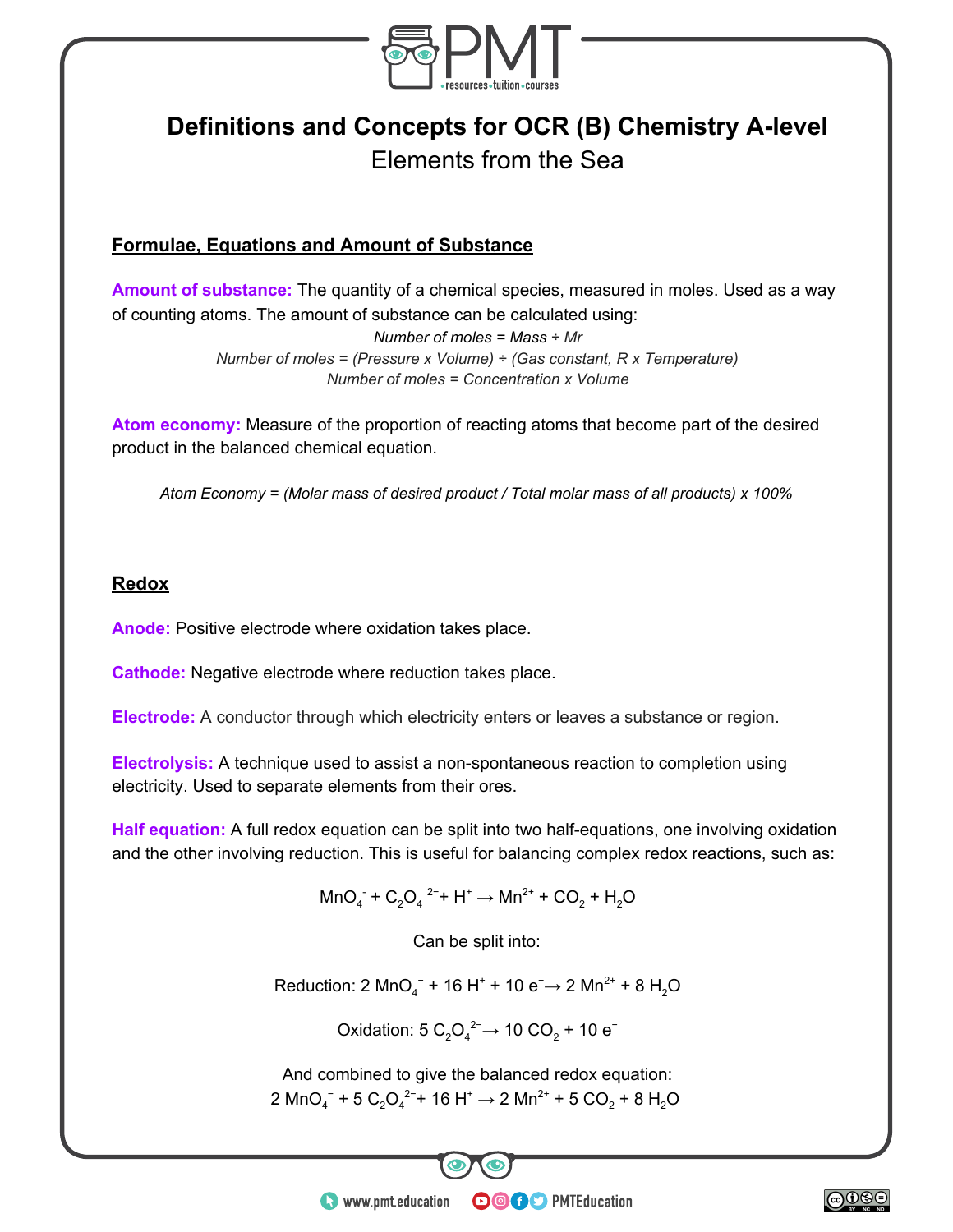

**Halogen:** An element from Group 17 of the periodic table, eg, chlorine, bromine, iodine.

**Nomenclature:** The naming of a molecule/compound in chemistry.

**Oxidation:** Process involving the loss of electrons. Results in an increase in oxidation number.

**Oxidation state:** The charge of an ion or a theoretical charge of an atom in a covalently bonded compound assuming the bond becomes ionic.

**Oxidising agent:** Electron acceptors. A species which brings about oxidation by gaining electrons. The oxidising agent is itself reduced.

**Redox reaction:** A reaction in which both reduction and oxidation are occurring simultaneously.

**Reducing agent:** Electron donors. A species which brings about reduction by losing electrons. The reducing agent is itself oxidised.

**Reduction:** Process involving the gain of electrons. Results in a decrease in oxidation number.

**p-block element:** Elements in Groups 3-8/0 of the periodic table. p-block non-metals generally undergo reduction reactions.

**s-block element:** Elements in Groups 1 and 2 of the periodic table. s-block elements generally undergo oxidation reactions.

#### **Inorganic Chemistry and the Periodic Table**

**Solubility in water:** The degree to which a substance can dissolve in water at a certain temperature.

**Thermal stability:** How easy/much energy does it take for a molecule to break down using heat.

**Volatility:** How easily a substance evaporates in standard conditions.

**Water treatment:** The addition of chlorine to water to kill bacteria. The risks associated with the use of chlorine to treat water are the hazards of toxic chlorine gas and the possible risks from the formation of chlorinated hydrocarbons.

**OOOO** PMTEducation

 $\bullet$  www.pmt.education